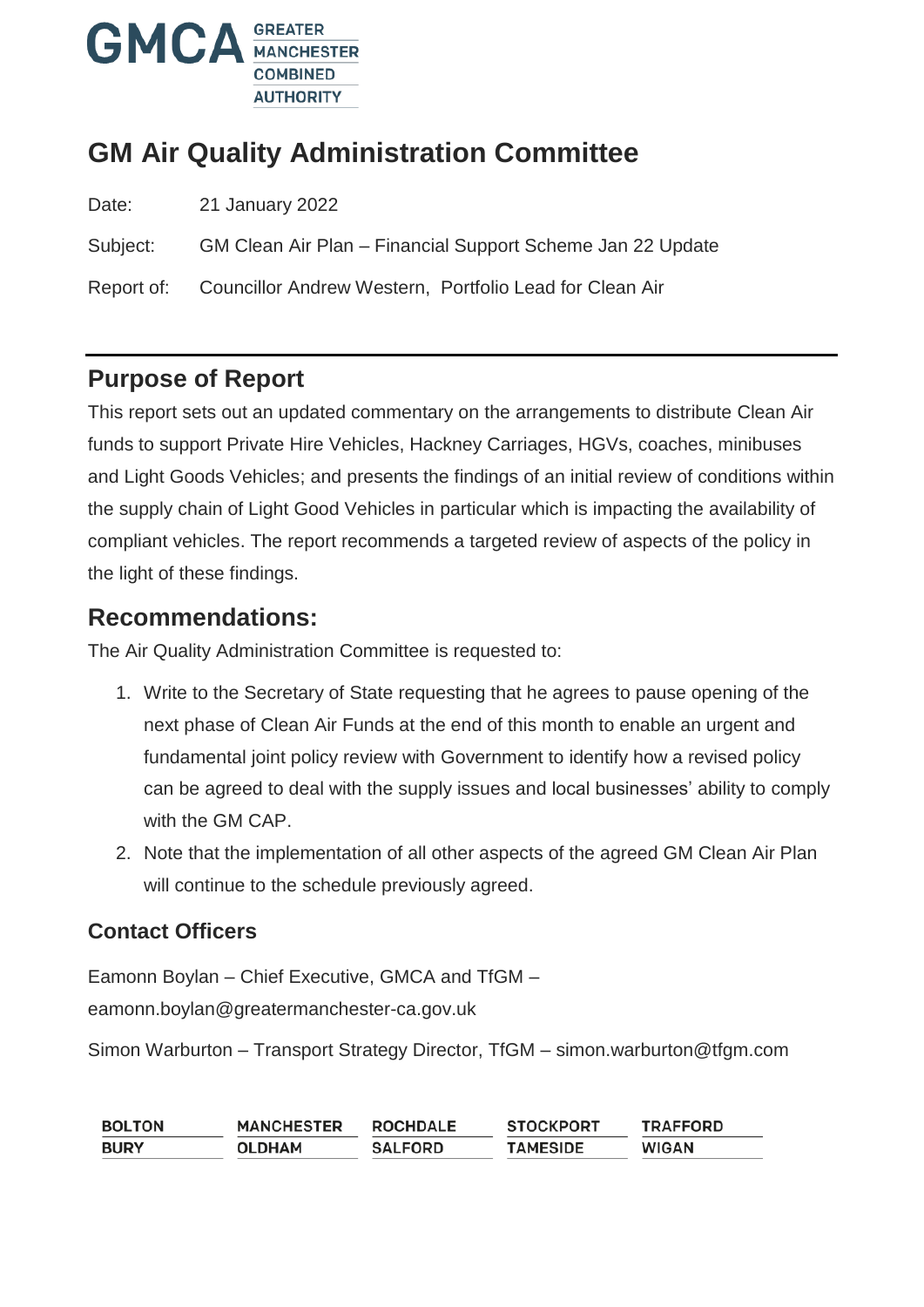Liz Treacy – GMCA Solicitor and Monitoring Officer – liz.treacy@greatermanchesterca.gov.uk

Megan Black – Interim Head of Logistics & Environment

megan.black@tfgm.com

## **Equalities Impact, Carbon and Sustainability Assessment:**

The GM CAP is a place-based solution to tackle roadside  $NO<sub>2</sub>$  which will have a positive impact on carbon.

## **Risk Management**

Initial risk register set out in Clean Air Plan OBC (March 2019).

### **Legal Considerations**

Set out in section 4.

### **Financial Consequences – Revenue**

Initial Financial Case set out in Clean Air Plan OBC (March 2019), with all development and delivery costs to be covered by central Government.

### **Financial Consequences – Capital**

Initial Financial Case set out in Clean Air Plan OBC (March 2019), with all development and delivery costs to be covered by central Government.

## **Number of attachments to the report: 1 (one)**

### **Comments/recommendations from Overview & Scrutiny Committee**

Not applicable.

# **Background Papers**

- 18 November 2021, report to the AQAC: GM Clean Air Plan GM Clean Air Funds assessment mechanism
- 18 November 2021, report to the CACC: GM Clean Air Plan GM Clean Air Plan Policy updates
- 13 October 2021, report to AQAC: GM Clean Air Plan Operational Agreement for the Central Clean Air Service
- 13 October 2021, report to CACC: GM Clean Air Plan Showmen's Vehicle **Exemption**
- 13 October 2021, report to CACC: GM Clean Air Plan Clean Air Zone daily charge refund policy
- 13 October 2021, report to CACC: GM Clean Air Plan A628/A57, Tameside Trunk Road Charging Scheme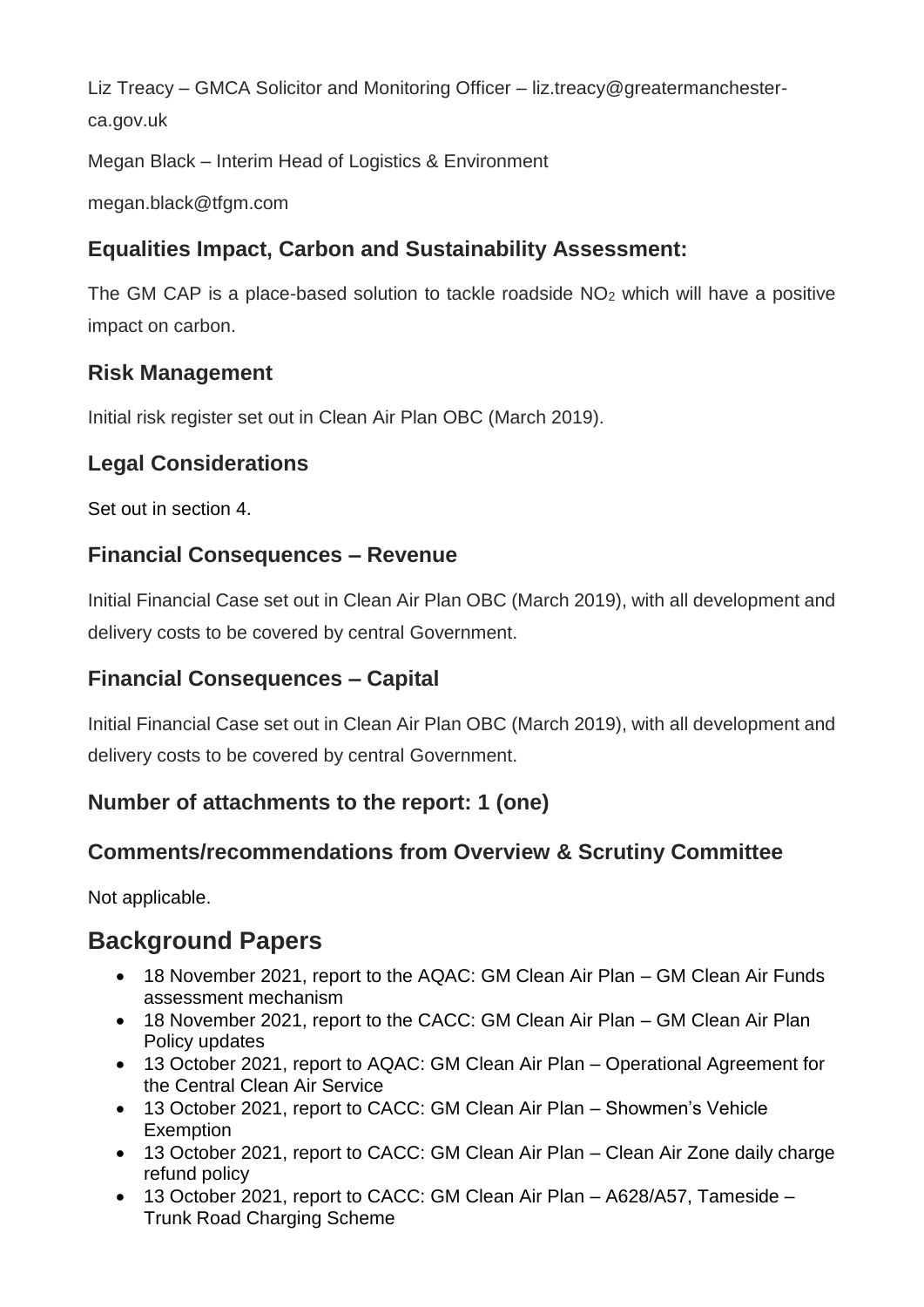- 21 September, report to AQAC: GM Clean Air Plan Clean Air Zone: Camera and Sign Installation
- 21 September, report to AQAC: GM Clean Air Plan Bus Replacement Funds
- 25 June 2021, report to GMCA: GM Clean Air Final Plan
- 31 January 2021, report to GMCA: GM Clean Air Plan: Consultation
- 31 July 2020, report to GMCA: Clean Air Plan Update
- 29 May 2020, report to GMCA: Clean Air Plan Update
- 31 January 2020, report to GMCA: Clean Air Plan Update
- 26 Jul 2019, report to GMCA: Clean Air Plan Update
- 1 March 2019, report to GMCA: Greater Manchester's Clean Air Plan Tackling Nitrogen Dioxide Exceedances at the Roadside - Outline Business Case
- 11 January 2019, report to GMCA/AGMA: Clean Air Update
- 14 December 2018, report to GMCA: Clean Air Update
- 30 November 2018, report to GMCA: Clean Air Plan Update
- 15 November 2018, report to HPEOS Committee: Clean Air Update
- 26 October 2018, report to GMCA: GM Clean Air Plan Update on Local Air Quality Monitoring
- 16 August 2018, report to HPEOS Committee: GM Clean Air Plan Update
- UK plan for tackling roadside nitrogen dioxide concentrations, Defra and DfT, July 2017

## **Tracking/ Process**

Does this report relate to a major strategic decision, as set out in the GMCA Constitution

No

# **Exemption from call in**

Are there any aspects in this report which means it should be considered to be exempt

from call in by the relevant Scrutiny Committee on the grounds of urgency? No

#### **GM Transport Committee** – Not applicable

**Overview and Scrutiny Committee** – Not applicable

## **1. Introduction**

1.1 The Government has instructed many local authorities across the UK to take quick action to reduce harmful Nitrogen Dioxide (NO2) levels following the Secretary of State issuing a direction under the Environment Act 1995. In Greater Manchester, the 10 local authorities, the Greater Manchester Combined Authority (GMCA) and Transport for Greater Manchester (TfGM) are working together to develop a Clean Air Plan to tackle NO<sub>2</sub> Exceedances at the Roadside, herein known as Greater Manchester Clean Air Plan (GM CAP).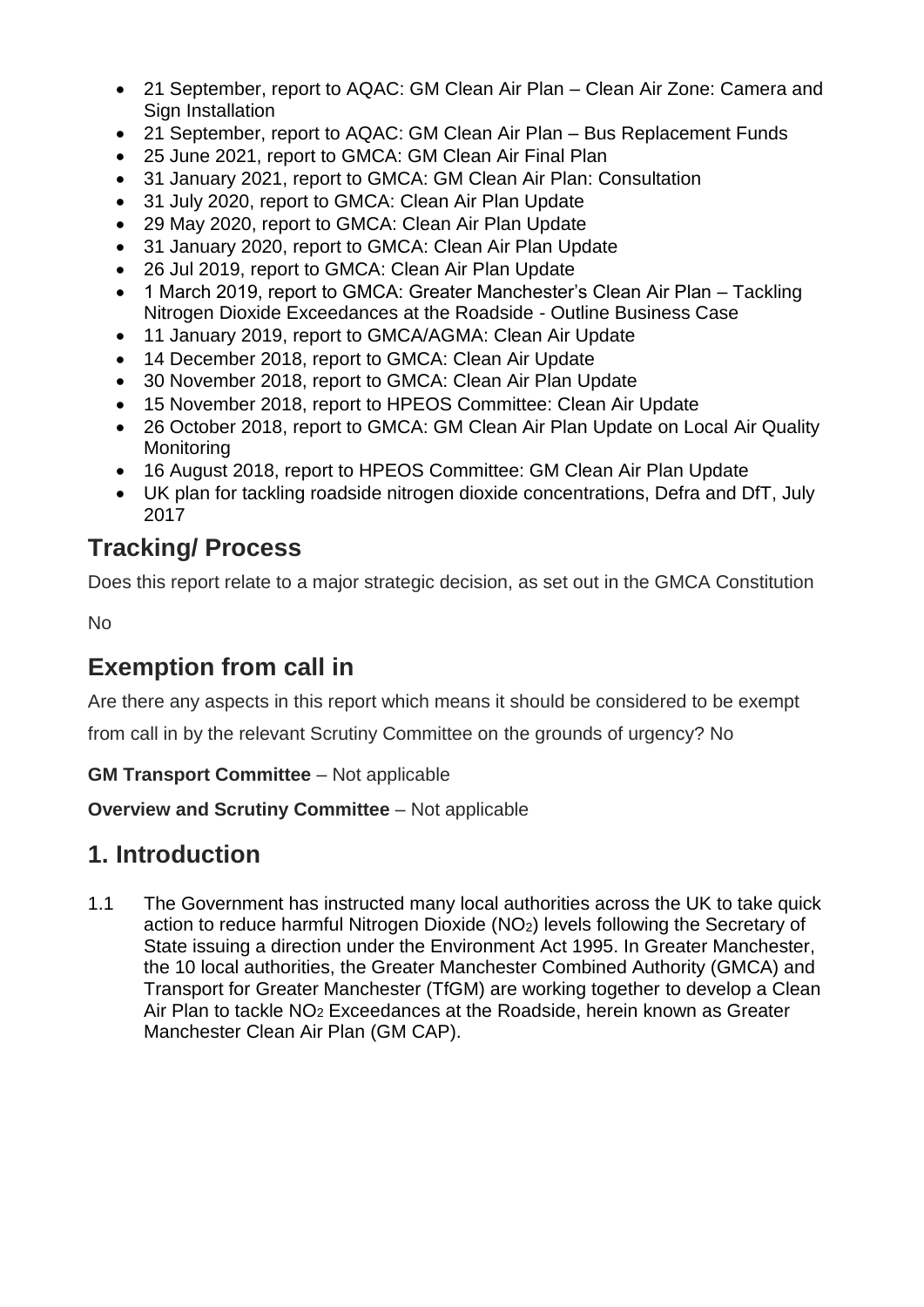- 1.2 The GM CAP is a package of measures to deliver NO<sup>2</sup> reductions to within legal limits within the shortest possible time. The GMCA – Clean Air Final Plan report on 25 June 2021<sup>1</sup> endorsed the GM Final Clean Air Plan and policy following a review of all of the information gathered through the GM CAP consultation and wider data, evidence and modelling work. The plan has been agreed by the ten GM Local authorities. This includes the GM Clean Air Plan Policy, that outlines the boundary, discounts, exemptions, daily charges of the Clean Air Zone (CAZ) as well as the financial support packages offered towards upgrading to a compliant vehicle, including the eligibility criteria to be applied. The aim of the funding is to support an upgrade to a compliant vehicle and to mitigate the negative socio-economic effects of the GM CAZ.
- 1.3 The GMCA Clean Air Update report of 29 May 2020<sup>2</sup> detailed that in March 2020 the government provided initial funding of £41m for clean vehicle funds to award grants or loans to eligible businesses: £15.4m for bus retrofit, £10.7m for Private Hire Vehicles, £8m for HGVs, £4.6m for coaches and £2.1m for minibuses. Note: These figures include JAQU estimated delivery costs at 5%.
- 1.4 The GMCA Clean Air Final Plan detailed that GM had been awarded £14.11m for Hackney Carriages and £73.5m for Light Goods Vehicles. The Hackney Carriage award comprises £10.61m to support grants and loans to upgrade vehicles. Note: These figures include JAQU estimated delivery costs at 5%.
- 1.5 The 25 June 2021 GMCA report, as agreed by the Greater Manchester authorities (GM) set out that the Air Quality Administration Committee has the authority to establish and distribute the funds set out in the agreed GM Clean Air Plan policy.
- 1.6 On 21 September the Air Quality Administration Committee approved the establishment and distribution of the bus replacement funds.
- 1.7 On 13 October the Air Quality Administration Committee agreed the distribution Clean Air funds set out in the agreed GM Clean Air Plan policy as follows:
	- From 30th November 2021 applications for funding will open for HGVs.
	- From the end of January 2022 applications for funding will open for Private Hire Vehicles, Hackney Carriages, coaches, minibuses and Light Goods Vehicles.
- 1.8 On 18 November 2021 the Air Quality Administration Committee agreed the assessment mechanism to allow for Clean Air Funds to be adapted, if necessary (including a process for considering whether additional funding is required), if the impacts of the Clean Air Zone prove to be more severe than forecast.
- 1.9 This report sets out an update on the arrangements to distribute funds to support Private Hire Vehicles, Hackney Carriages, HGVs, coaches, minibuses and Light Goods Vehicles as set out in the agreed GM Clean Air Plan policy.

## **2. Background – National Air Quality Action Plan**

 $\overline{a}$ 

2.1 Since 2015, UK government has overseen a policy development process around the management of excessive levels of NO2, as defined by World Health Organisation standards, which the Government placed into UK law in 2010.

<sup>1</sup> Also considered by the GM authorities through their own constitutional decision-making arrangements.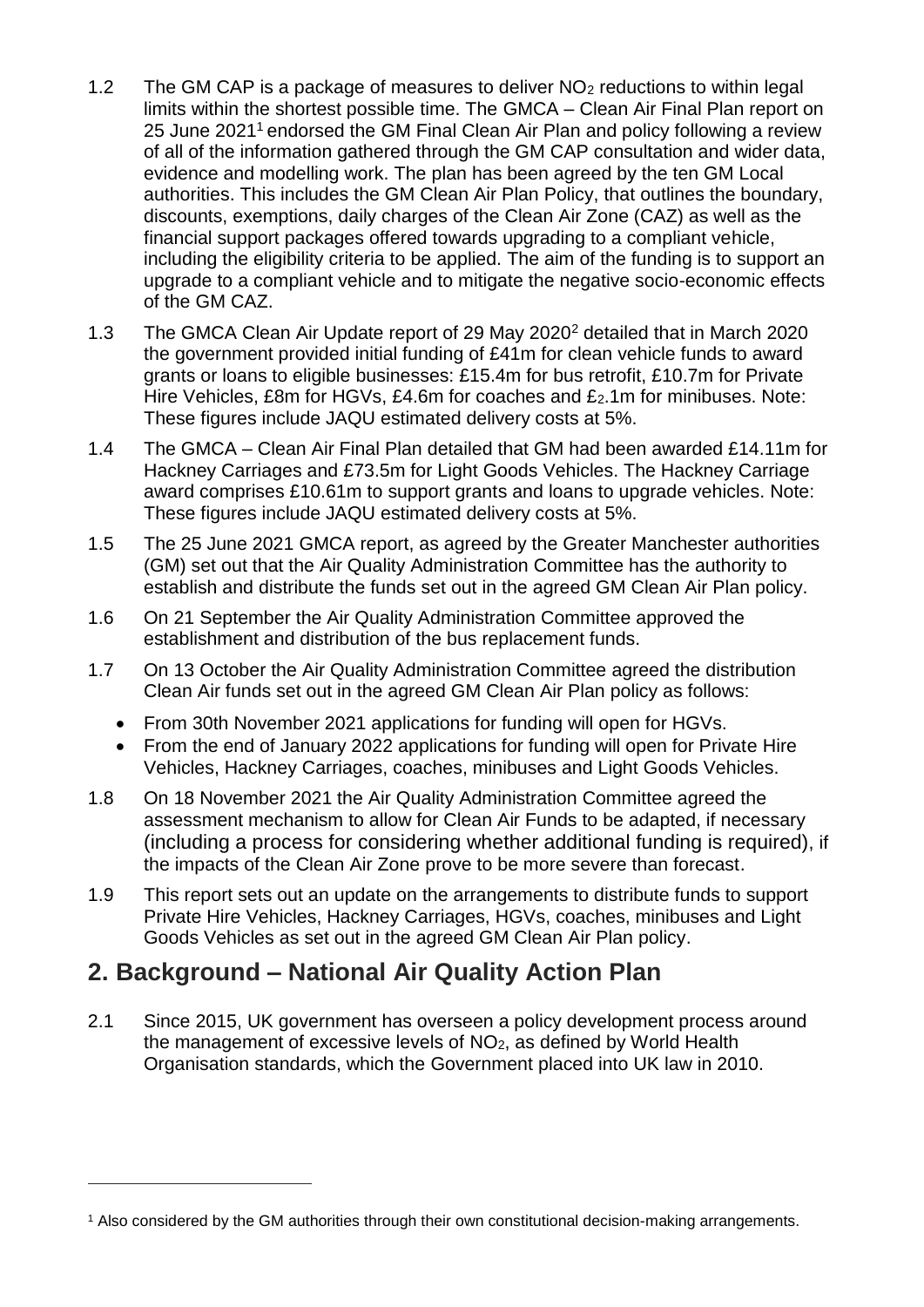- 2.2 The approach taken by government followed legal action taken by Client Earth, which found that the UK had been in breach of the legal limits of levels of NO<sub>2</sub> since 2010, and by 2015, compliance with the legal limits of NO<sub>2</sub>had still not been achieved. In a legal action in 2015, the UK government was held to be in breach of its legal obligations by the UK Supreme Court and was required to take action.
- 2.3 Two years later, in July 2017, the UK government published its Air Quality Plan to respond to the ruling about the ongoing breach of legal limits of NO2.
- 2.4 The Plan required those local authorities with persistent  $NO<sub>2</sub>$  exceedances to undertake local action to consider the best option to meet the legal  $NO<sub>2</sub>$  Limit Value in the shortest possible time, and set out a specific approach and guidance for those local authorities to adopt.
- 2.5 At that time, the Secretary of State also issued a Direction, under the Environment Act 1995, requiring seven Greater Manchester local authorities to produce a feasibility study to identify the option that would deliver compliance with the requirement to meet legal limits of NO<sub>2</sub> in the shortest possible.
- 2.6 The Direction required the authorities to follow a prescribed process, set out in the Air Quality Action Plan<sup>2,</sup> which included:
	- A national policy presumption towards introducing charging Clean Air Zones as the measure "which will achieve statutory NO<sup>2</sup> limit values in towns and cities in the shortest possible time";
	- Definitions of vehicles to be considered across Category A, B, C and D Charging Clean Air Zones; and
	- Definitions of vehicle standards for compliance (Euro 6 diesel, Euro 3/4 petrol).
- 2.7 Government's Plan also set out the assessment criteria for feasibility studies, which required local authorities to prioritise the reduction of NO<sub>2</sub> emissions above any wider social or economic outcomes.
- 2.8 In due course, this Direction was extended to all ten GM local authorities to prepare a Plan for approval by the Secretary of State.3 The current Direction requires the 10 GM authorities jointly to implement a GM-wide CAZ C, with additional measures, as soon as possible and at least in time to bring forward compliance to 2024.

 $\overline{a}$ 

<sup>&</sup>lt;sup>2</sup> 2017 UK plan for tackling roadside nitrogen dioxide concentrations: Detailed plan [\(publishing.service.gov.uk\)](https://assets.publishing.service.gov.uk/government/uploads/system/uploads/attachment_data/file/633270/air-quality-plan-detail.pdf)

<sup>3</sup>Oldham Metropolitan Borough Council (MBC) was not directed along with the other Greater Manchester local authorities (alongside Rochdale MBC and Wigan MBC) in 2017, however following a court ruling in 2018<sup>24</sup> the UK Government was ordered to produce supplements to the UK 2017 Air Quality Plan. Consequently, Oldham MBC was directed to conduct a feasibility study and provide the Secretary of State with a document setting out the measure(s) that would achieve compliance with the Legal Limits in the shortest possible time. In October 2018 the UK Government produced a supplemental plan, which acknowledged that, as Oldham MBC is part of the Greater Manchester Plan, the Oldham exceedances were being considered as part of the GM CAP. Local modelling in the Target Determination exercise also identified exceedances in Rochdale and Wigan.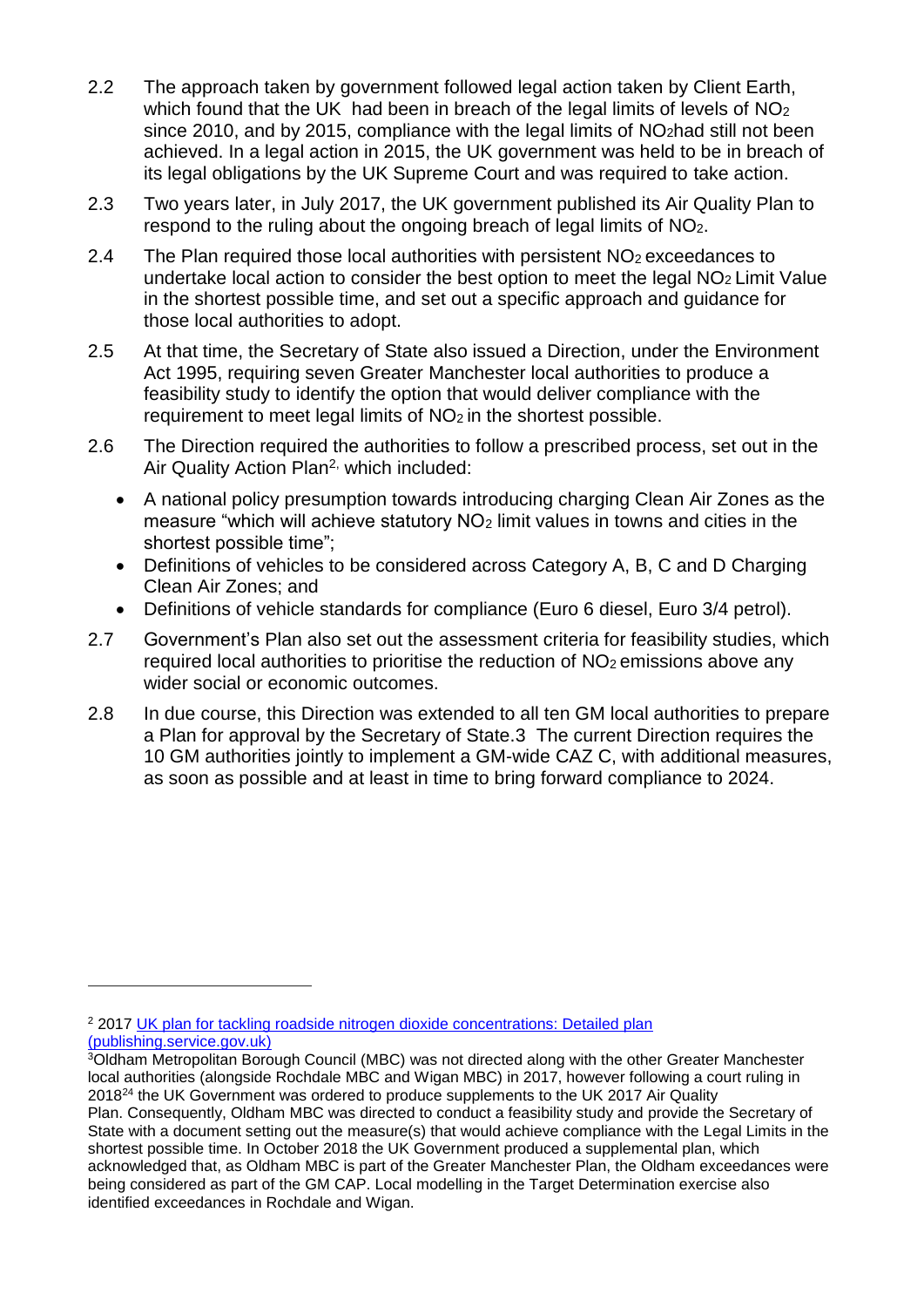## **Greater Manchester's response to Government policy**

- 2.9 The Greater Manchester authorities (GM) share the view of Government that poor air quality is a severe risk to the public's health, affecting all parts of the population in different, harmful ways. The 1,200 early deaths in Greater Manchester each year that are associated with poor air, the significant impact on those with lung and heart conditions or the estimated £5.3 billion additional health and social care costs that air pollution could bring, means there is a compelling case to act.
- 2.10 GM also recognises that, whilst generally, air quality has been improving over time, particular pollutants remain a serious concern particularly in urban areas where local concentrations can build up to dangerous levels. These are oxides of nitrogen (NOx) and its harmful form NO2, and particulate matter (PM).
- 2.11 With road transport responsible for approximately 80% of NO<sup>2</sup> concentrations at the roadside, and with so many parts of the conurbation having been identified by the Government Plan, the Greater Manchester local authorities recognised that solutions within local authority boundaries would result in a confused and uncoordinated approach to managing improvements in air quality
- 2.12 As a result, GM has adopted a conurbation-wide approach to producing a Clean Air Plan, informed by local modelling that identified that concentrations of  $NO<sub>2</sub>$  on road links across all Greater Manchester authorities were forecast to exceed the legal Limit Value (40 µg/m3) beyond 2020. This has enabled one coherent set of effective measures, and associated mitigations and funds to be developed for the benefits of residents and businesses across the whole city-region; and it minimises the risk of unintended consequences, such as displacing existing, elevated NO<sup>2</sup> concentrations to other locations within Greater Manchester.
- 2.13 However, in developing GM's approach and in meeting the legal duty that Government has placed upon us, the Greater Manchester authorities have also been clear from the outset of the need to understand and address the economic consequences of the changes that the National Plan will bring for places and the businesses that operate within them.
- 2.14 GM has continued throughout to aim to develop a Clean Air Plan to maximise air quality benefits for all people living and working in Greater Manchester, and minimise the negative impacts. The prescribed nature of the approach that GM must follow – the implementation of Clean Air Zones (CAZ) with specific categories determined nationally, shaped by legal action and national policy, mean that GM has had to push Government and its policy framework at each stage of the Plan's development. GM's approach enables one coherent set of effective measures, and associated mitigations and funds to be developed for the benefits of residents and businesses across the whole city-region; and it minimises the risk of unintended consequences, such as displacing existing, elevated NO<sup>2</sup> concentrations to other locations within Greater Manchester.
- 2.15 As the rest of this report sets out, this work has become increasingly important as the Plan has developed through a period of unprecedented change and disruption. GM have aimed to ensure a full appreciation within Government of the effects of any Clean Air Plan measures within and upon a dynamic and volatile local economy, particularly in the context of the effects of the Covid pandemic and associated public health measures.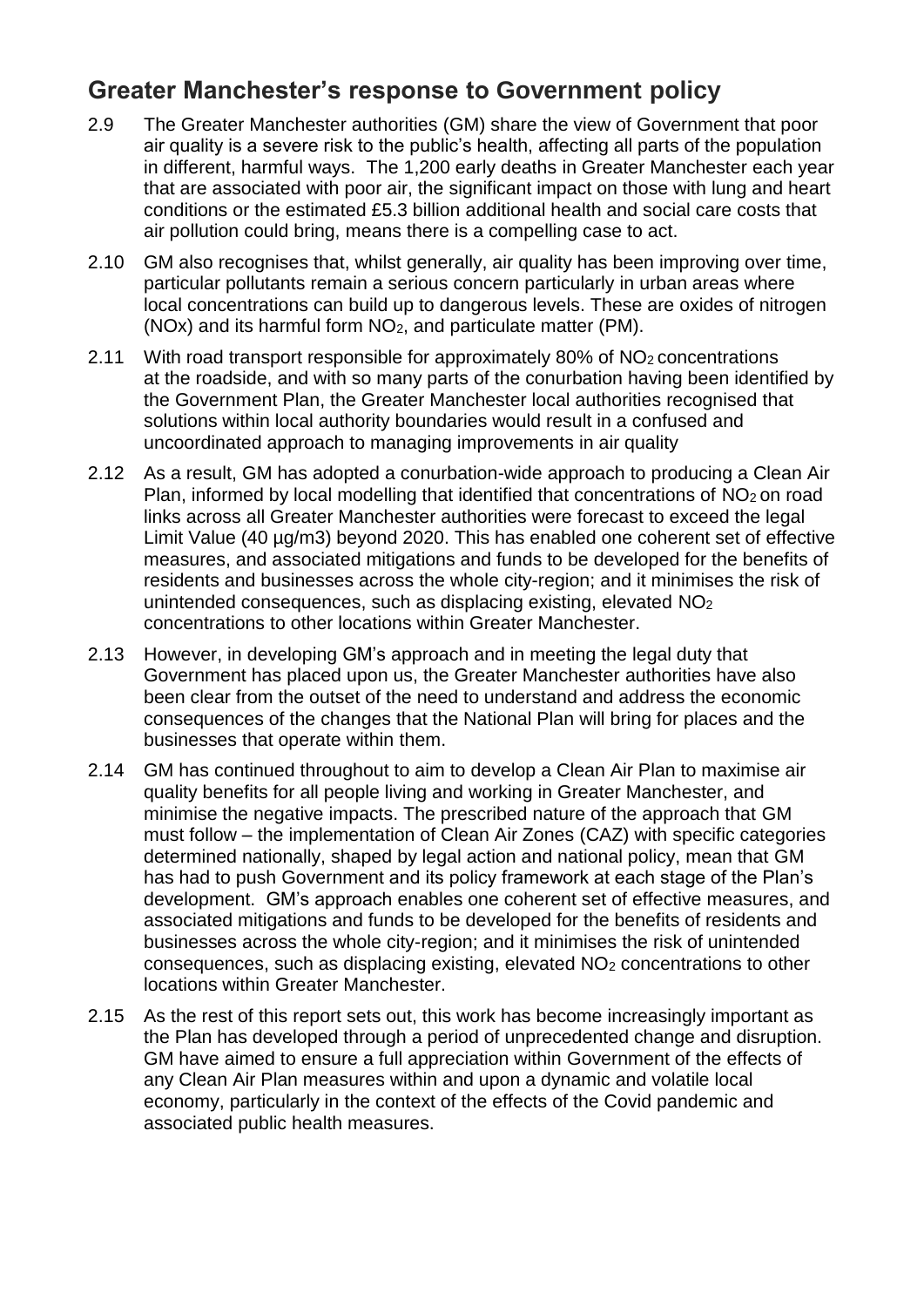## **2018: Early Development of a Clean Air Plan for Greater Manchester (2018)**

- 2.16 GM authorities, supported by TfGM, have worked together to develop one, coherent and unified Clean Air Plan for Greater Manchester to tackle the problem of NO<sup>2</sup> exceedances, working within Government guidance and the Ministerial Directions.
- 2.17 A number of options to reduce NO<sub>2</sub> were explored, and their effects assessed. For example, options around a city centre zone for all diesel vehicles; a zone to the M60 boundary for all non-complaint vehicles; and town centre zones for commercially classified vehicles were considered.
- 2.18 The assessment reported publicly in 2018 found that this more complex array of zones would not have reduced the number of non-compliant sites sufficiently to address the extent of the problem. And further, it was recognised that multiple zones would not be straightforward for vehicle owners to navigate and comply with. In reaching this conclusion, GM was also clear that a significant and unique mechanism would be required to ensure effective funding to support and mitigate the effects of the Government-mandated Clean Air Zone.
- 2.19 Therefore, in 2018, the Mayor wrote on behalf of the GM authorities to the Secretary of State for the Environment highlighting specific actions needed to support any GM Clean Air Plan. These included:
	- Clear arrangements and funding to develop workable, local vehicle scrappage / upgrade measures;
	- Short term effective interventions in vehicle and technology manufacturing and distribution, led by national Government;
	- Replacement of non-compliant buses; and

 $\overline{a}$ 

 $\bullet$  A clear instruction to Highways England<sup>4</sup> to implement measures which deliver compliance with legal limits for  $NO<sub>2</sub>$  on the strategic road network, for which they are responsible, in the shortest possible time.<sup>5</sup>

## **2019: Preparing an Initial GM Clean Air Plan**

- 2.20 In March 2019, building on the findings and analysis of options in 2018, the Greater Manchester local authorities collaboratively submitted an Outline Business Case (OBC) for the GM CAP to the UK government's Joint Air Quality Unit (JAQU) outlining a package of measures to deliver compliance with the Limit Value for NO<sup>2</sup> emissions, based upon a Category C Clean Air Zone and vehicle funding programme.
- 2.21 GM authorities again highlighted how important it was to support local businesses, residents and operators to upgrade their vehicles, reflecting the older-than-average LGV fleet here and an economy dominated by small businesses. GM was clear that, without these supporting measures, there was a risk that the Clean Air Plan and the Clean Air Zone required by Government guidance would be ineffective if businesses could not afford to upgrade, and the effect of the scheme could cause severe economic damage.

5 from [\(https://democracy.greatermanchester-ca.gov.uk/Data/GMCA%20-](https://democracy.greatermanchester-ca.gov.uk/Data/GMCA%20-%20Greater%20Manchester%20Combined%20Authority/20181026/Agenda/10_clean_air_plan.pdf)) [%20Greater%20Manchester%20Combined%20Authority/20181026/Agenda/10\\_clean\\_air\\_plan.pdf\)\)](https://democracy.greatermanchester-ca.gov.uk/Data/GMCA%20-%20Greater%20Manchester%20Combined%20Authority/20181026/Agenda/10_clean_air_plan.pdf))

<sup>4</sup> On 19 August 2021 it was announced that Highways England changed its name to 'National Highways' reflecting the new focus the company has on delivering the government's £27bn strategic roads investment programme, while also continuing to set highways standards for the whole UK.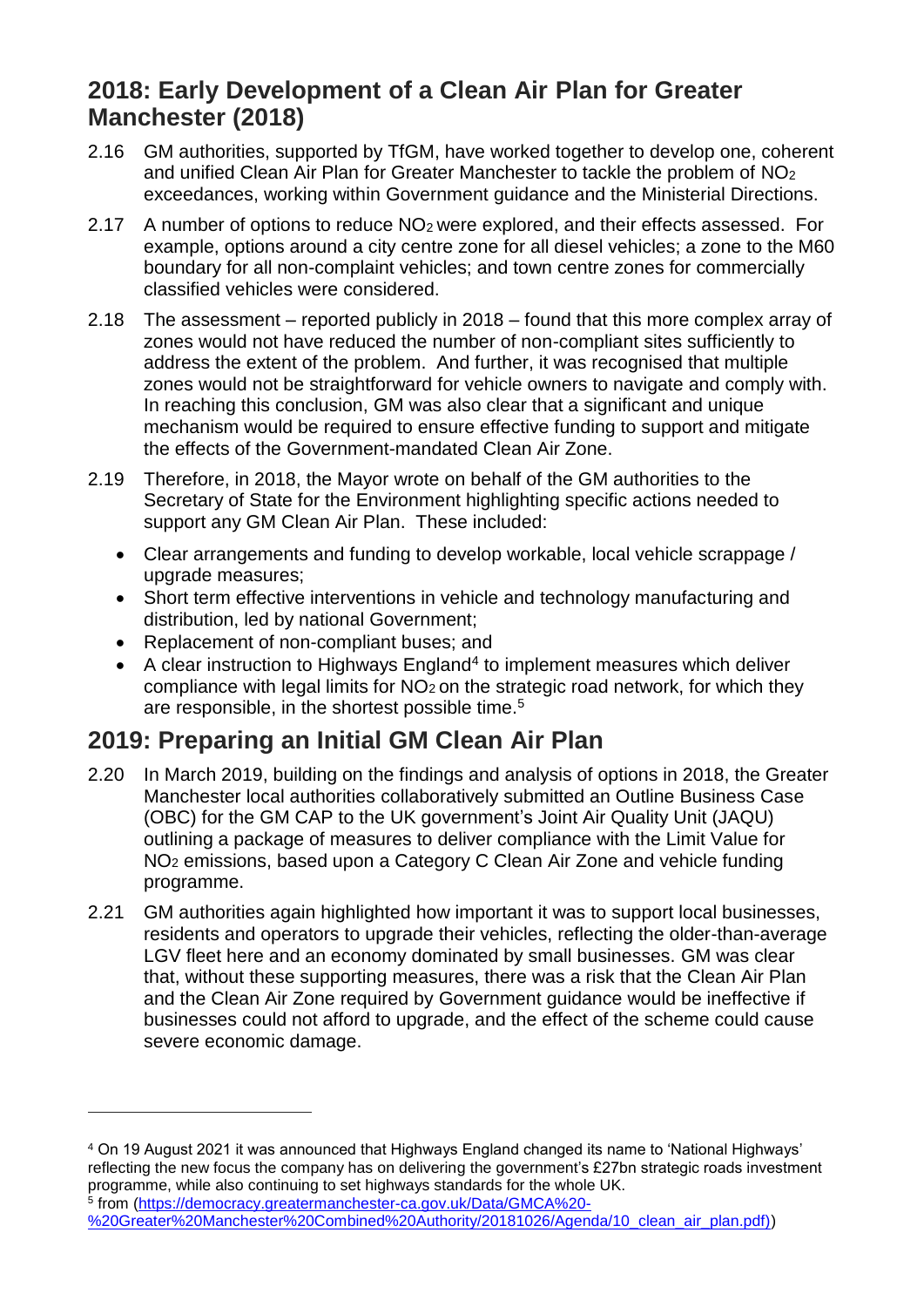- 2.22 These points were made in correspondence to Ministers. It was made clear, from early on in the process of discussions with officials and Ministers on the GM Clean Air Plan that the Clean Vehicle Funds – for locally registered hackney and private hire vehicles; light and heavy goods vehicles; and local buses – were an essential measure to achieve compliance, and that Government would need to adequately fund this measure.
- 2.23 In addition, in submitting the GM CAP OBC, GM set out its concerns about the ability of manufacturers and the second-hand vehicle market to respond to meet likely demand for compliant vehicles at an affordable price.
- 2.24 At that point, GM was able to demonstrate to Government that GM would require, as a minimum, a further one-year exemption from CAZ charges for LGVs, reflecting the volume of replacement needed and the fact that compliant vans had only come on the market in 2016 (compliant HGVs having been available since 2013).
- 2.25 Post-OBC (May 2019 March 2020), further research was undertaken into the LGV market, that included a public conversation on the OBC proposals, with two key outcomes. GM:
	- secured evidence to validate a proposal for a for temporary exemption, demonstrating that there would not be sufficient vans available (and at affordable prices) if charging was introduced for vans in 2021 – based on the market at that time (pre-Brexit and pandemic).
	- identified the 'third-hand vans' issue, i.e. that there is a group of van owners who typically buy vans that are 8+ years old and therefore outside of compliance within the timings of GM's scheme, with a particular issue for self-employed sole traders in the construction sector. This resulted in the development of the grant offer which provides for a higher proportion of upgrade costs than the offer for other vehicle types – based on prices at that time.
- 2.26 GM also established its expectation at that point that Government would lead on short term effective interventions in vehicle and technology manufacturing and distribution, so as to ensure that high turnover businesses could access sufficient low emission vehicles to cascade Euro 6 stock into the market.

## **2020: Public Consultation and Initial Covid Review of the Plan**

- 2.27 In March 2020, the progression of the Clean Air Plan was impacted by the COVID-19 pandemic. In May, the GM local authorities set out a forward plan for public consultation on the Plan, whilst stating the need to balance this against the impacts of COVID-19.
- 2.28 A Public consultation on the GM Clean Air Plan proposals, (including the CAZ, proposed boundary, times of operation, the charges and discounts and exemptions as well as the detail of proposals of the funds and vehicle finance) commenced in October 2020.
- 2.29 The consultation also sought feedback on the impact of COVID-19 on potentially affected individuals and businesses, alongside an additional research commission into economic data on Covid impact on GM, 76% of local businesses and 79% of taxi operators stated they had been financially impacted by COVID-19. This included increased levels of debt, reduced savings and lower turnover. Many stated any savings had been used and felt their credit rating had decreased.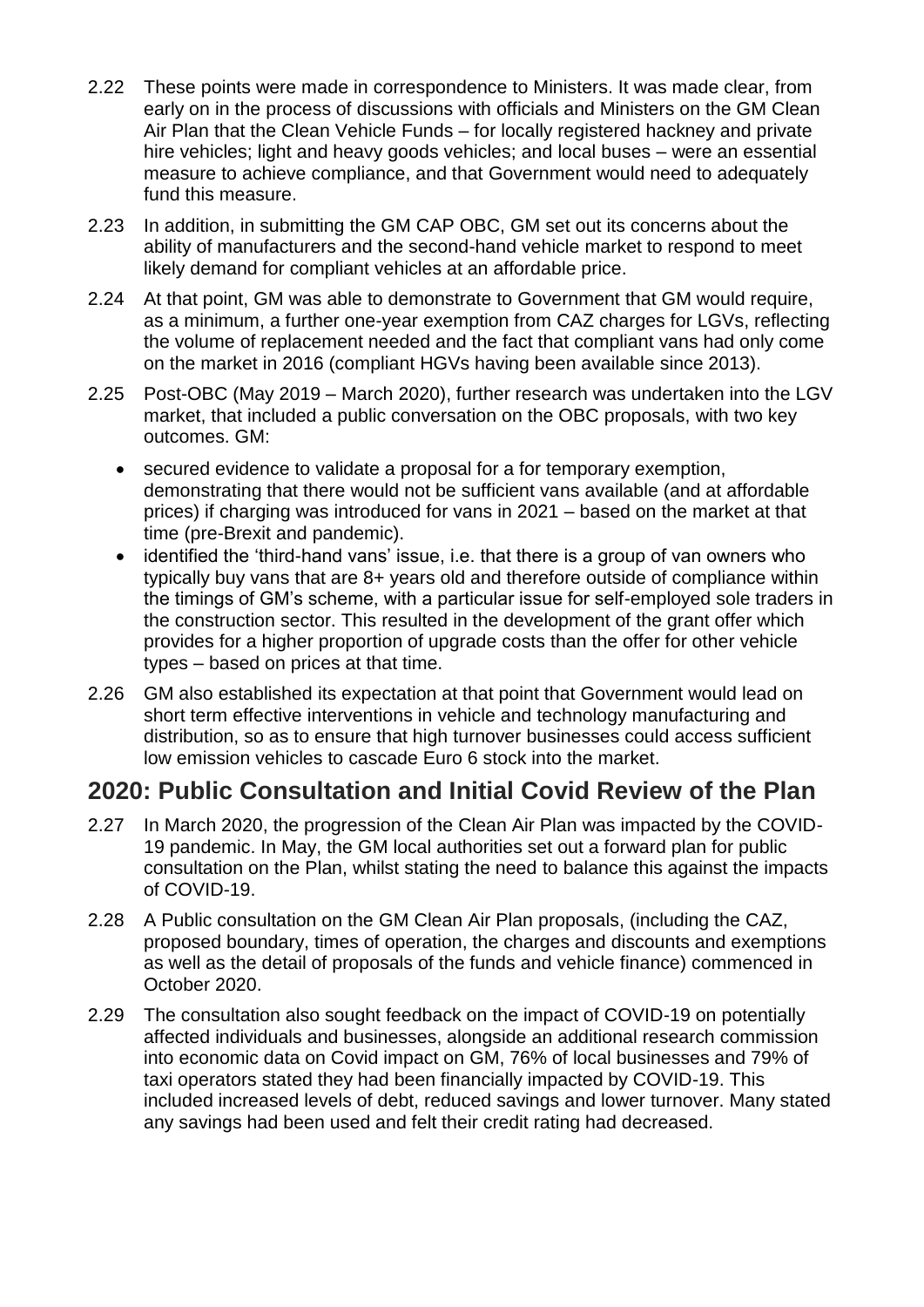- 2.30 GM's wider research backed this up $6$ . GM found that business finances and investment patterns had been disrupted/damaged by the pandemic and therefore more time and financial support would be required. Sectors such as entertainment/events/catering suffered longer periods of shut-down, but did typically start with a newer fleet. Sectors such as construction were able to operate for longer but still reported impacts on turnover and profits, and had started in the worst position in terms of their fleet.
- 2.31 GM also found that Covid support funding was also more difficult to access for some self-employed people; and a case was made for a Hardship Fund, which Ministers rejected.
- 2.32 However, the consultation and Covid research findings were sufficient to make the case for both changes to the scale of funding to be offered to businesses and the timing of charges.
- 2.33 At that time, in particular, the research had found that there had been a major impact on the taxi and private hire sector, resulting in policy changes to direct more funds into minimum (Euro 6) vehicle change support and to extend a further year for GM-registered taxis/PHVs to prepare for the scheme.
- 2.34 Changes were also made to the scheme for LGVs. The temporary exemption extended by 5 months – from 31st December 2022 to 31st May 2023 - the latest possible time that charging can be introduced without affecting the year of compliance. The grant offer was increased by £1k to £4,500 for larger vans, which are more expensive and make up the majority of the fleet.
- 2.35 GM's work identified some irregularities in the vehicle market, with Spring 2020 being a particularly depressed period for vehicle supply, but industry advisors had expected a rapid market response in late 2020 and into 2021 at that time.

# **2021: Current GM Clean Air Plan**

- 2.36 In March 2021, Ministers reconfirmed that, despite the continuing pandemic, their Direction to the GM authorities remained to jointly introduce a GM wide Category C Charging Clean Air Zone, as part of the GM Clean Air Plan, at the earliest opportunity and to ensure that all NO2 exceedances would be addressed by 2024 at the latest.
- 2.37 Therefore, arrangements were made to progress the current Plan by the ten authorities, so as to enable them to meet their statutory duty. In preparation for this, GM set out in correspondence to Ministers, the authorities ongoing concerns around the economic and business conditions brought about by the pandemic.
- 2.38 GM requested and secured the establishment of a monitoring and adaptive planning mechanism, allowing GM to review the progress of the Plan, NO2 levels and the performance and uptake of the funds and adapt accordingly. In particular this process was aimed at ensuring that the availability of funds (which had been set by Government at £120 million) would not constrain the ability of all sectors to make the change in fleet quality that GM were seeking.
- 2.39 As part of this process it is proposed that GM will publish the following information:
	- **GM CAP Tracker Report** published monthly to the GM Air Quality Administration Committee providing key operational performance and output data (this will be published a month in arrears e.g. April's report will be published in May).

 $\overline{a}$ 

<sup>6</sup> [GM CAP Impacts of COVID-19 Report](https://assets.ctfassets.net/tlpgbvy1k6h2/2vJXVuLxfXON7HexGli29Q/4726e8696145d9f10bd1b19c16bdc1dd/Appendix_5_____Impacts_of_COVID-19_Report.pdf)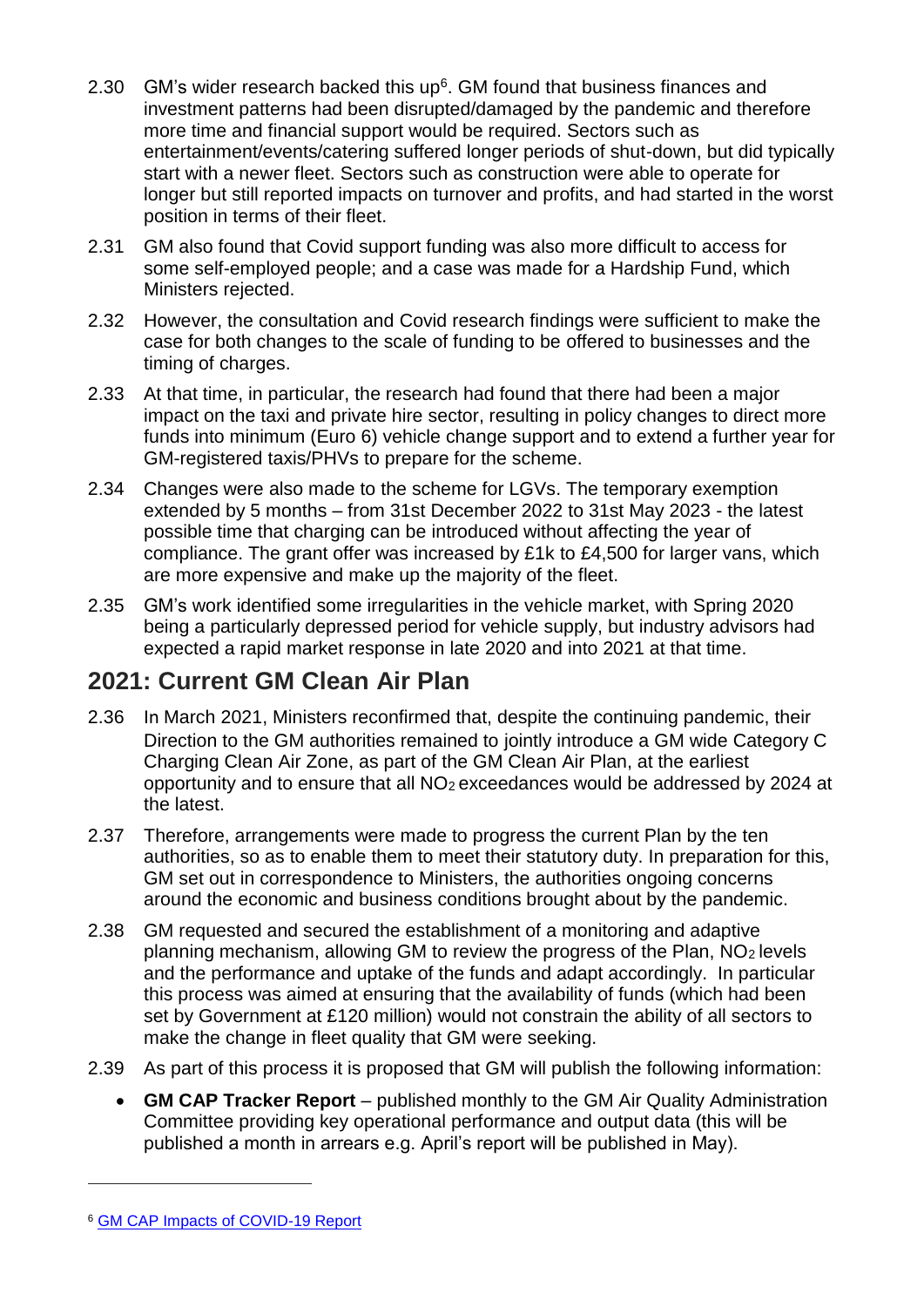- **Benefits Realisation Review** published quarterly to the GM Air Quality Administration Committee providing data and qualitative information on the performance of the scheme, will outline any potential / actual issues and recommendations for mitigation (this will be published a quarter in arrears from September 2022[1]). Where relevant, supporting evidence from the latest research, monitoring, analysis or modelling will be appended to that report.
- **The GM Clean Air Plan Annual Report** published annually to the GM Air Quality Administration Committee providing information on all aspects of the Plan, from air quality data to finances. This will be published in July each year.
- The **Review of the GM Clean Air Plan Equality Impact Assessment** will be reported annually as part of the annual Monitoring Report.
- 2.40 This will be set out in the GM CAP Performance Management Plan to be considered by the committee at a future meeting.
- 2.41 Since July, TfGM has coordinated its early delivery in partnership with the GM authorities, including:
	- The roll out of local signage and ANPR cameras to ensure effective enforcement of the scheme;
	- Integration of cameras into a technology platform, that will also be connected to the payment and vehicle checking services which are being established by central government;
	- The roll out of funds to the bus sector to support vehicle retrofit and renewal;
	- The roll out of funds to, and notification of, the HGV sector to support vehicle retrofit and renewal;
	- Establishment of business advice support through the GM Growth Company;
	- Preparation for the extension of funds to LGV, taxi/PHV and other sectors from early in 2022; and
	- Preparation for registered keeper applications for the Clean Air Plan discount or exemptions where there is no national database of these vehicles (see separate report on the agenda).

# **2021/22: Review of LGV Supply Chain in GM**

 $\overline{a}$ 

- 2.42 Through the autumn and into the winter months, it has being reported that there are significant challenges within the supply chain as a result of global shortages arising from the pandemic, which is impacting the availability of compliant vehicles. This emerging evidence supports a greater understanding of the impacts on GM business in sourcing compliant second-hand vehicles particularly vans, reflecting the scale of that sector within the vehicles impacted in Greater Manchester's CAZ.
- 2.43 As the historic summary above has shown, GM has been from the outset concerned about the scale and diversity of the van fleet/van owning business sectors and the fact that compliant diesel vans had only become available in 2016 (whereas compliant heavy goods vehicles were introduced in 2013). The GM economy is one that is particularly dependent on diverse and active SMEs, many of whom rely on small commercial vehicles on a daily basis; and the age profile of vans in GM is significantly more challenging than the national average and, in 2019, only 20% of vans based here met the standards set by Government for Clean Air Zones.

<sup>[1]</sup> The quarterly nature of this report may mean that in some cases the information would be due to be published in the pre-election period which would not be possible. In these cases, the report would be published as soon as reasonably practicable after the election.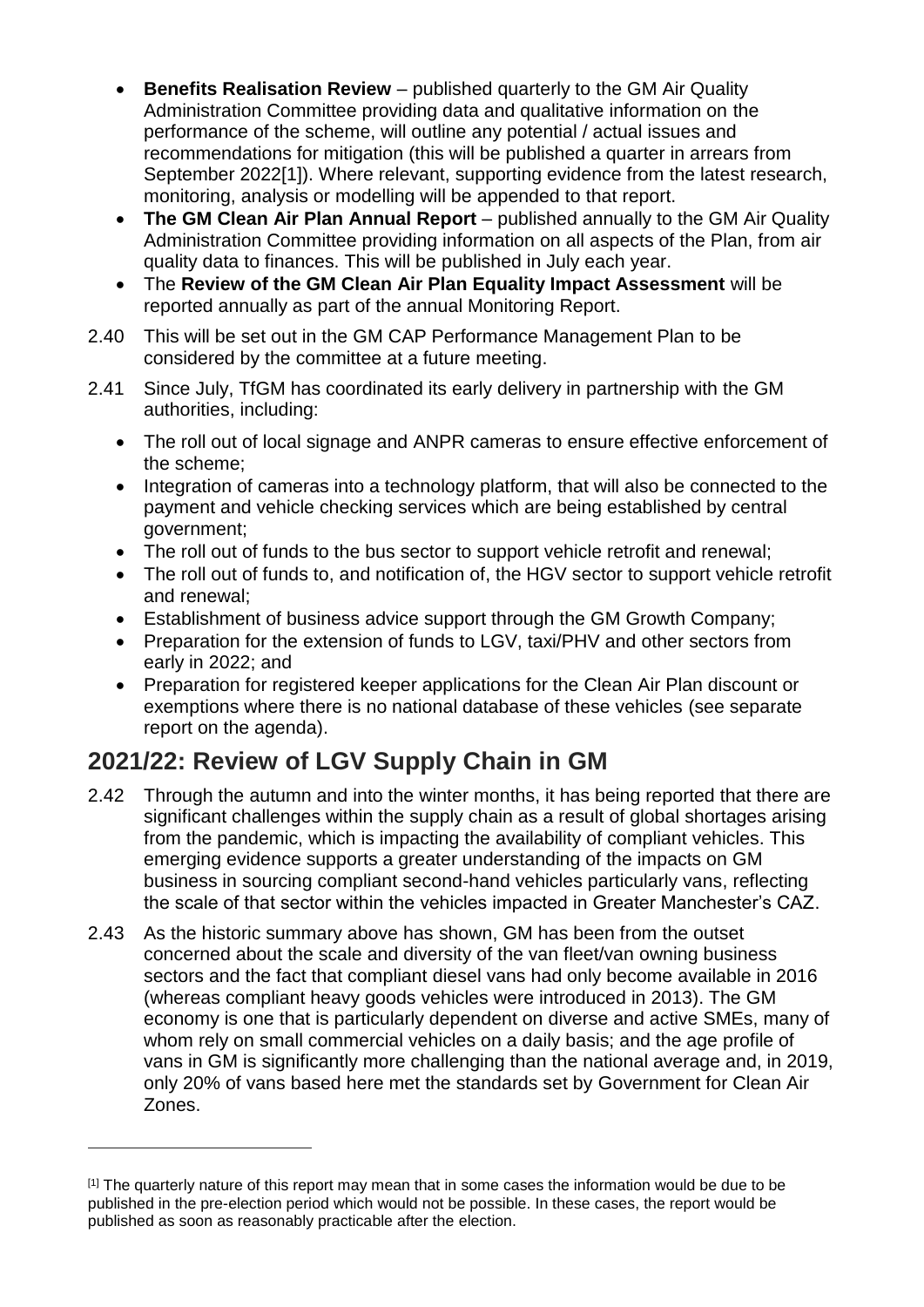- 2.44 This is why GM had been clear with Government from the outset in the Outline Business Case for the GM Clean Air Plan (2019) that Government must maintain a clear oversight of the supply chain conditions, within which the GM CAP will have to operate, recognising the structural nature of markets that are beyond the influence of any one local authority or area.
- 2.45 At the time the current GM Clean Air Plan was agreed, there was only evidence of a temporary disruption due to the pandemic in 2020, which was assumed to be addressed by the market, with the Society of Motor Manufacturers and Traders (SMMT) predicting some level of 'catch up'. Since then, evidence has grown on the continued impact that the pandemic, and related trade issues, has had vehicle supply chains.
- 2.46 A full report on GM's initial findings has been prepared by ARUP/AECOM attached as Appendix One. The summary outlines the current conditions in the van market are:
	- *Pre-pandemic, there was significant growth in van mileage and van stock over a number of years and the expectation was that both growth trends would continue.*
	- *However, whilst the early phases of the pandemic and subsequent lockdowns and constraints in 2020 constrained demand, it appears that this effect was temporary and has been offset by growth in demand from some van-owning sectors.*
	- *The pandemic had a major impact on the number of new vans sold in the UK, initially due to the halting of production lines and local lockdowns around the world.*
	- *Whilst new van sales recovered to some extent, they are still not back to 2019 levels and so there is a substantial 'lost supply' that has not been recovered equating to 80,000 vehicles on a conservative assumption that 2019 levels had been maintained.*
	- *The global semiconductor shortage has also impacted the automotive industry and its effects are ongoing.*
	- *Britain leaving the EU may also have had an impact but it is not possible to separately identify that.*
	- *The industry is reporting significant supply issues with extended lead times for new orders.*
	- *It is anticipated that the introduction of clean air zones at particular locations in the UK will introduce some regional disparity in terms of the availability of certain vehicles and place additional demand pressure on the market in general.*
	- *Reliable data on the variation in the price of new vans as a consequence of the supply side issues discussed in Chapter 4 is not available.*
	- *There is substantial evidence of significant price increases in the second-hand van market – the scale of those rises has a high degree of variability depending on the particular vehicle. The extent of the reported rise varies between 13% and almost 60%.*
	- *Overall, the evidence suggests that demand for new and second-hand vans remains strong, and therefore that the loss of supply caused by lockdowns in 2020 and more recently by the semi-conductor shortage is leading to price rises in the new and second-hand markets, and to long lead times for new vehicle orders*.